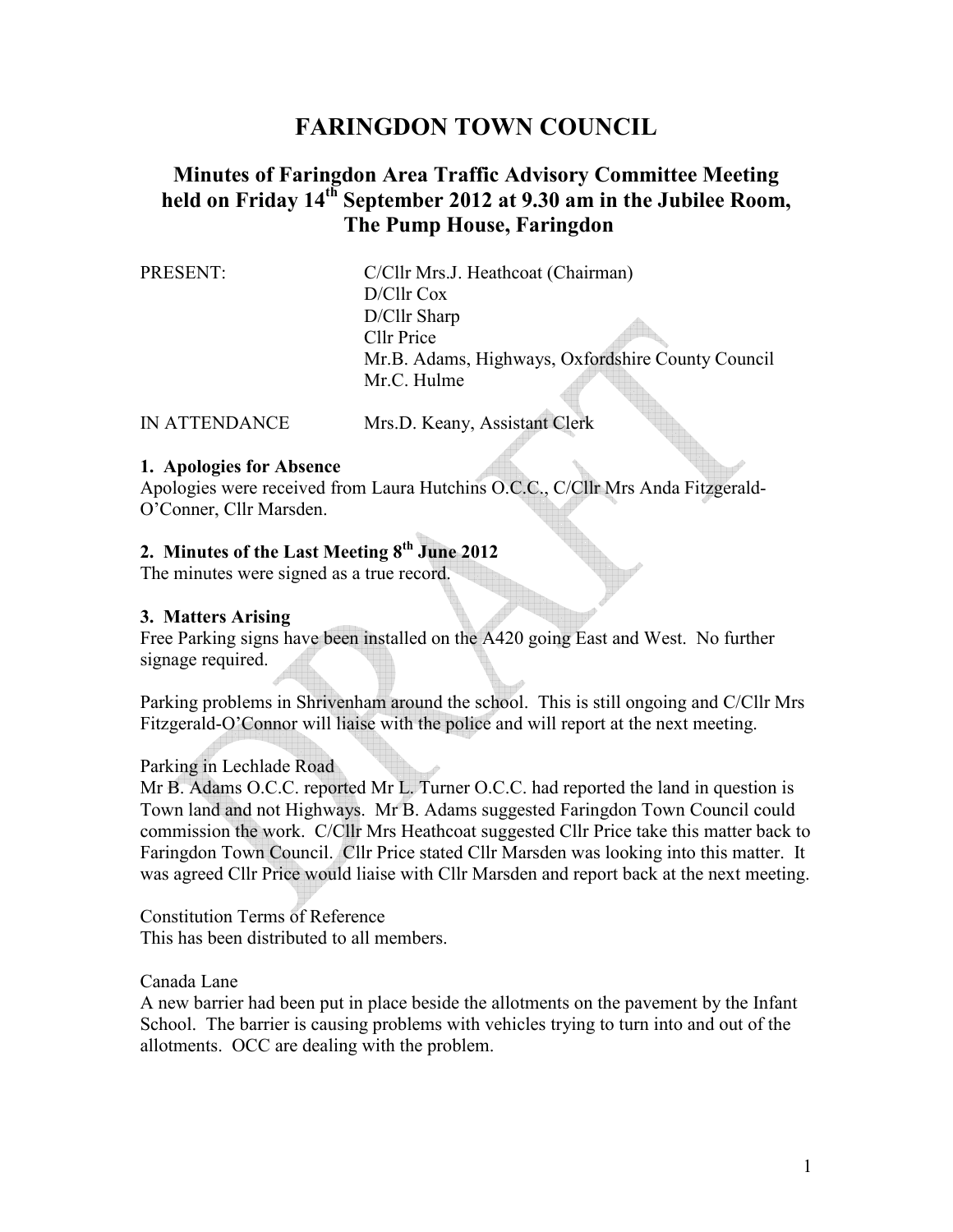Prohibition Road Signage

C/Cllr Mrs Heathcoat stated the new signage and road surface painting at the top of Marlborough Road and the Old Town Hall are not deterring drivers – who continue to ignore the signs. Mr C. Hulme has requested Faringdon Police to monitor. Mr B. Adams suggested publicity regarding the signs. It was NOTED by the committee that with the prohibition signage in place a driver is liable for prosecution should an accident occur in these areas.

## **4. Public Speaking Time**

No members of public present.

### **5. Area Stewards Report**

Mr B. Adams tabled a report. Work is being carried out to cut back vegetation. He explained Oxfordshire County Council is not able to cut back privately owned vegetation. If Parish Councils are able to contact landowners or householders to bring issues to their attention. C/Cllr Mrs Heathcoat requested Cllr Price to take back to Faringdon Town Council Planning & Highways Committee. Faringdon Town Council to advise C/Cllr Mrs Heathcoat areas requiring spraying.

#### Vehicle Activated Signs

C/Cllr Mrs Heathcoat advised Cllr Keeble had requested Vehicle Activated Signs at the Faringdon Town Council meeting held on 12<sup>th</sup> September 2012. C/Cllr Mrs Heathcoat has placed CCHF requests for VAS units to be placed on London Street and Coxwell Road.

#### Grit Bins

Cllr Price queried why no grit bins were available. C/Cllr Mrs Heathcoat advised grit bins are available. A letter was sent to all Parish Clerk's with all the relevant information also explaining how/when salt can be obtained. Individual Clerk's to write to winter manager at O.C.C.

D/Cllr Sharp reported problems with the drains and road surface in Shellingford. D/Cllr Sharp to contact his C/Cllr Melinda Tilley for the problem to go through to Highways Enquiries.

Mr B. Adams reported 2 new vehicles have been purchased – Highways Emergency Response Vehicles.

C/Cllr Mrs Heathcoat thanked Mr B. Adams for the report.

Cllr Price felt the report was very useful and requested the clerk to Traffic Advisory Committee to put on the Faringdon Town Council notice board.